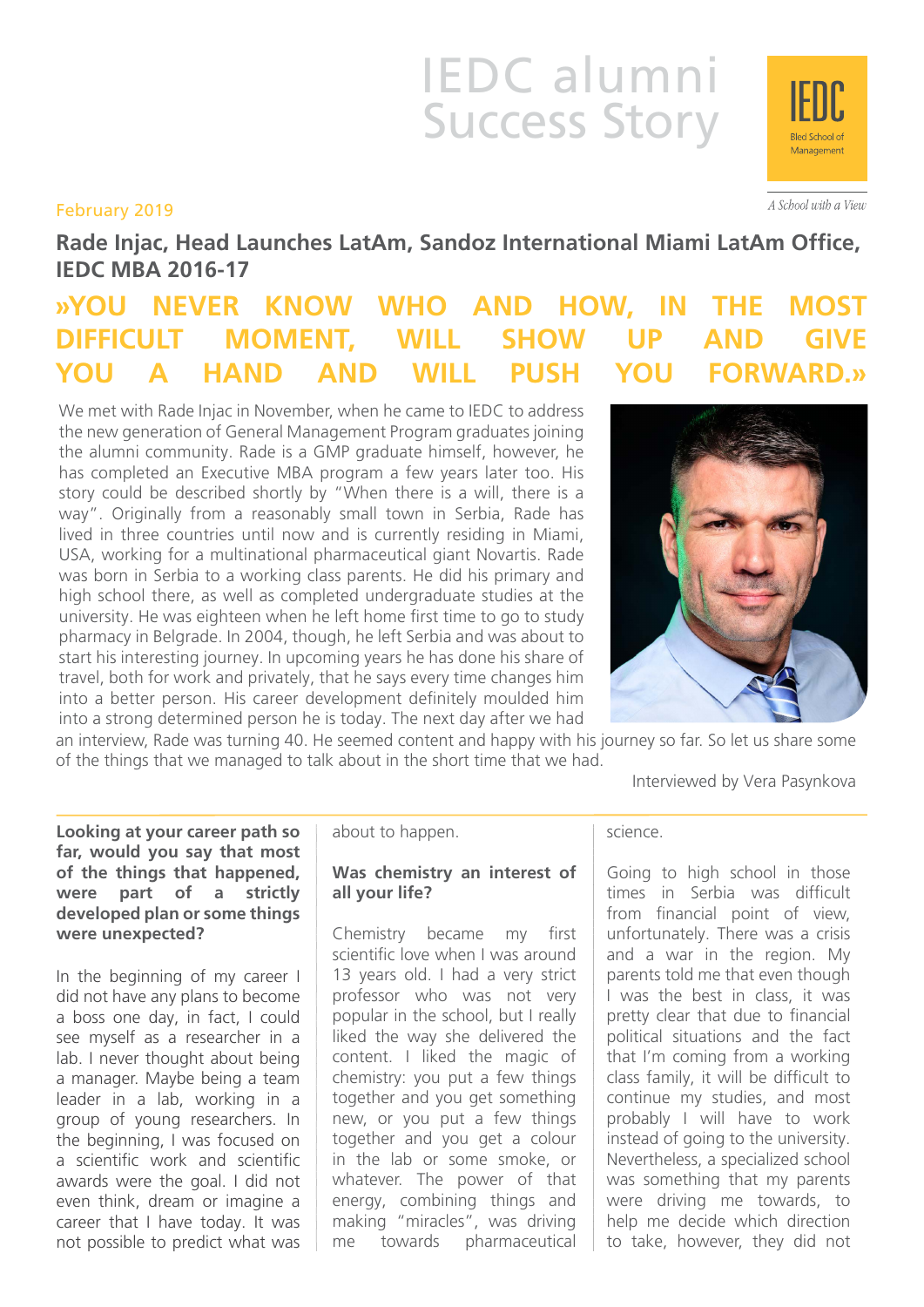want to influence my choice. So I did the screening of the school programs available and realised that the best school that had a lot of chemistry in the curriculum, was a medical school, a medical high school in Zrenjanin. I applied for it, passed the exam. Despite high competition, I was accepted and landed in a class with 31 females. Next four years I spent studying with 31 girls. Few weeks after we started the program, I was voted the president of the class.

*When Rade describes his experience in the medical school, he mentions that while in the beginning he thought he would have an influence over his class, he was completely wrong. In fact, his presidency role turned out to be a spokesperson position. He also learnt that gender misbalance can be very difficult for teamwork. Comparing his experience in working later in purely male driven group, he said that that was another extreme that can impede any kind of breakthrough for any ideas.*

#### **How come you decided to move from Serbia to Slovenia?**

That was also a very interesting story. I did my diploma thesis with an international mentorship. So in 2002 I had one pharmaceutical summer camp here in Slovenia, in Radenci. It was the first time that I came to Slovenia for a week. During that week I visited the faculty of pharmacy in Ljubljana. They had one piece of equipment that I was interested in, which was new in analytical science, but nobody else in ex-Yugoslavia had that. So I had a talk with a professor who was working with it and I asked him if there is a possibility that I could do a diploma here. He said: »Yes, we can arrange that if you want. You can have dual

mentorship with your professor in Belgrade and me here, and you do your final exam in Belgrade«. Of course, that was easy to say than do, becuase at the end of the day I had to find financing of the whole idea. On the other hand, the university of Belgrade at that time, in 2002, did not have any bilateral or international collaboration with any university. It was only two years since democracy came to the country. The country was isolated because of the sanctions imposed during the 1990s. So when I came to the faculty of pharmacy in Belgrade saying that I want to do that international diploma thesis, they told me that I cannot, it will not be recognized as there is no agreement between the two universities. What I did was writing letters to everybody, including the top of the university to ask for the

you are extremely good being one of the top five students, however, with your energy, with your way of doing things and your aggressiveness we cannot give you the position in the faculty, because at the end of the day you are going to kill the harmony of the team«.

*Rade continues that the turning point was what happenned a few minutes later, when a personal assistant of the dean ran into the office and started crying and screaming that the prime minister Zoran Đinđić was killed in the city center of Belgrade. While the dean rushed out of the office hearing the news, Rade was looking out of the window of his office. The view on the whole Belgrade and Danube and Sava river opened,* 



possibility to arrange that. Finally, thanks to my request, they signed an international collaboration agreement. It was signed during the last days of November 2002 and two days later I was travelling already to Slovenia. I finished my diploma on March 7, 2003 and then on March 12, 2003 I had to have a talk with a dean in Belgrade about a promised position in a faculty for me. What I was told then was: »You did this international thesis and you were very aggressive in that, in fact,

*thinking that probably there is no place for him in this country that is rolling into a wrong direction. He decided to leave the country and arranged his PhD studies in Slovenia. There were a number of obstacles that he had to overcome, from ridiculous bureaucratic procedures connected to visa procedure, catch 22 like, to providing evidence of enough finance to sustain himself during his studies. Not to mentioned the language that*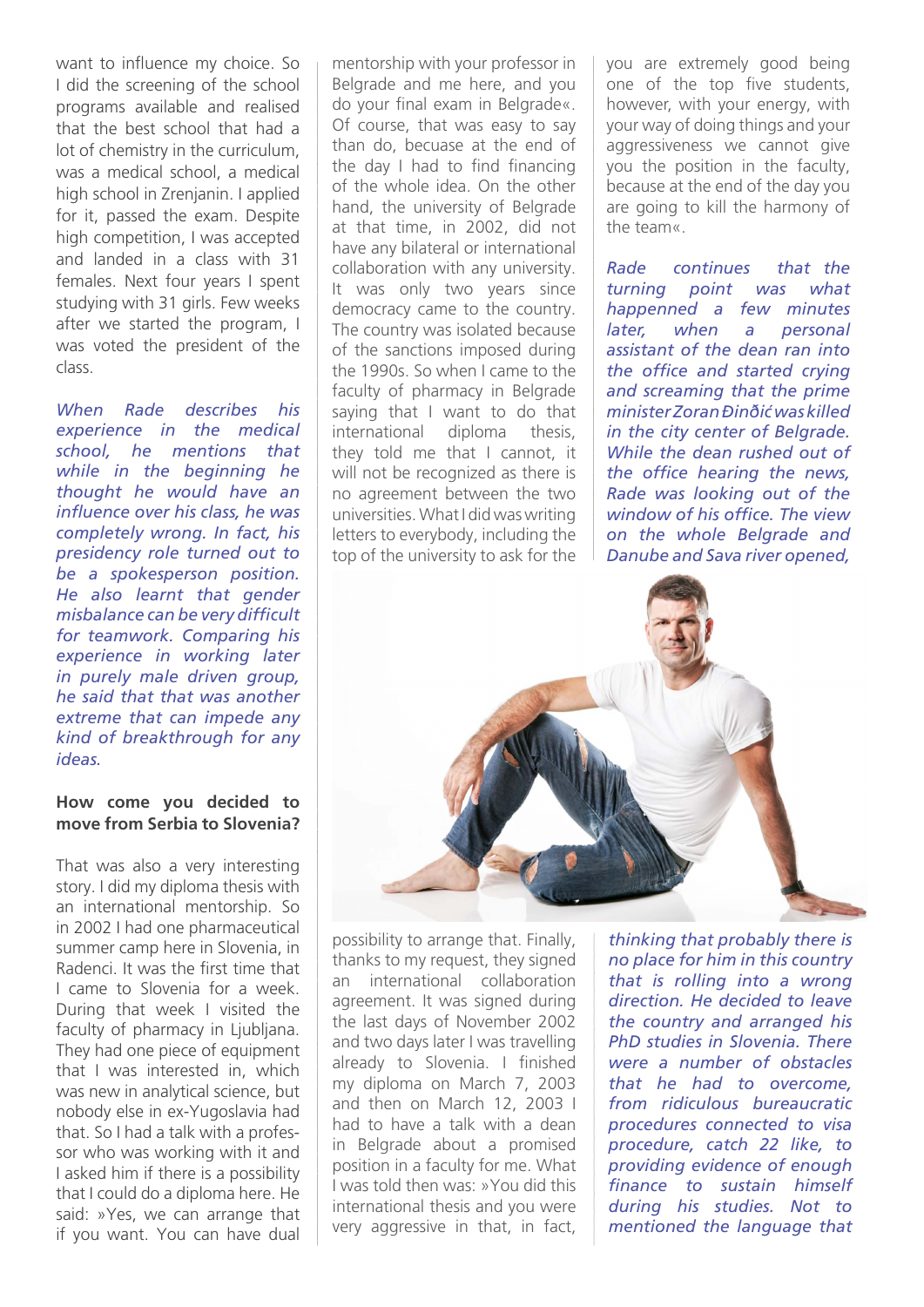*he is now very good at and the first two years of life in Slovenia, combining on studies and serving tables to survive.*

*He recalls that he was about to give up and sink into dispair a few times before he was able to go to Slovenia. One particular situation, when stuck, trying to find additional funds necessary to be shown to Slovenian authorities, made him learn that you never know who and how, in the most difficult moment, will show up and give you a hand and will push you forward. In January 2004 Rade went to collect his diploma and in the lobby of the faculty met a director of the medical agency of Serbia. Both him and Rade were members of the university parliament, but they never really had much interaction in the past apart from parliament meetings. He noticed Rade's being upset and invited him to his office to explain what was wrong. There was a whole board of directors sitting in his office that time, celebrating something over a bottle of whiskey. When asked to tell what was bothering him at last, Rade confessed that there is a gap of 1615 EUR at his account that separates him from his future, attending an international PhD program in Slovenia. What happened next was that the director - as Rade describes him, a man in his 50s, very artistic, having a pretty strange style, neither strict or elegant, but sort of artistic looked at the financial director who was also a very tall guy, a basketball player, and just signed to him something with his eyes. The financial director nodded and left the room and returned 10 minutes later with three pieces of paper, three copies, which stated that the medical agency is giving a onetime scholarship to Rade Injac in the value of 1615 EUR for* 

*his international PhD program in Slovenia. The only obligation that he had was to finish his PhD within the deadline that he is putting for himself. So, he moved to Slovenia. Three years later when he went to Lek for a postgraduate scholarship interview, he got instead a job position as a researcher, doing exactly what he was dreaming of. A year later during his conversation with the HR, he was suggested to move into a project manager position and take advantage of his managerial skills that Rade did not realize at the time that he had. It was at the end of 2008 that he became a project manager and shortly after got his PhD and shortly after also became the first foreigner from ex-Yugoslavian countries to become an official professor at the University of Ljubljana, at the same time working for Lek. Then in 2012 he got an offer that, Rade says, was pushed on him in the form "you have to take it or you have to leave". After some negotiations he was off to Eastern Germany site with 200 people, four hours away from Munich, on a two-year assignment to deliver company targets and in the meantime to figure out the way to change completely the prevailing culture that was impeding the processes.* 

I got a task to change completely the culture, deliver the targets, influence the team in different ways, and implement the processes. So I had to go even against managers, even against my manager in a local position. So it took me a lot of energy, I had a feeling that I'm giving a lot, but not getting anything back. Suddenly, after 6 months of trying different kind of leadership models, I reached the point when I found one way that would fit into an Eastern German culture, which is very similar, by the way, to the Serbian culture because of the former communism social block past.

#### **Can you give an example of a behavior that you are talking about?**

There is a very collective behavior of the group, that can be described like this: "who is responsible: all", "when it will be done: as soon as possible". What does it mean in fact is when we will have time. For me, being a project manager, such attitude of not having a date nor name, the basic two things – was absolutely not acceptable. First of all, I had to break the ice, I had to make people feel successful, to deliver certain things. On one hand, I had to do some micromanagement with some people, to guide them how to change their own

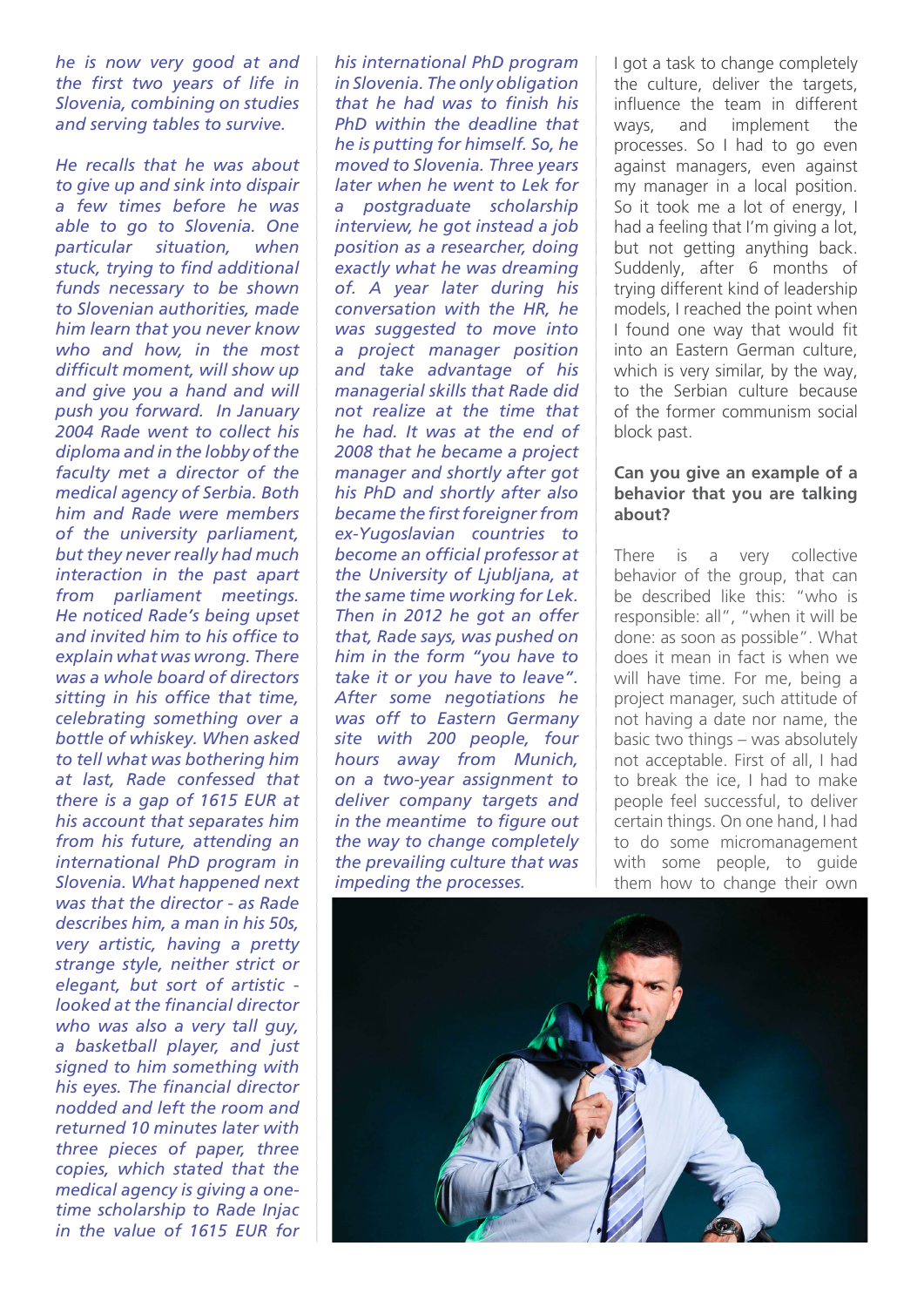behaviours, on the other hand, with some other people, I had to manage their feeling of potential punishment because of failure. So this collective behavior «We are all responsible» was driven by the »if we fail, we all fail« which does not have to be like that. My attitude was the opposite. If someone is going to fail, we all are going to learn and not that we are all going to fail together. So driving them from the collective failure behavior to the collective learning behavior was quite a difficult journey. However, we managed to deliver all the targets that I've got in 14 months instead of 2 years, and after 14 months they (\*management) asked me to stay there for additional 5 years and I remember saying "No, this was the deal we agreed on. Now you have to find me a better, different position. So I managed what I promised, it's time to get a reward."

*Rade went to Eastern Germany immediately after finishing a General Management Program at IEDC. Novartis supports education and personal development. That year the company wanted him to go get a bigger picture and not just focus on narrow specialized topics.*

#### **Did GMP program help you in any way?**

Yes, it did. Especially the second module. I don't know how it is organized now, but the second part of the program was more focused on soft skills development and that helped me in the environment I was working in the Eastern of Germany, which has completely different culture from the one in Slovenia. You know, in Slovenia people did not always feel so safe, but they had to be ambitious, and they had to fight, to speak up, they are pushing, they are team-driven. Of course, there are people different than that, but generally the culture is different.

### **Talking about travelling and living in other countries, would you say your identity changed? How much did it define you?**

That was one of the topics that I touched in one of the (blog) stories. In 2002 was the first time I went to Western Europe, I was 24 years old at that time. For me, going out of the country, seeing different cultures, different colours, different sexual orientations, different religions was a big shock and I was judging a lot. I was judging each and every one passing by, evaluating people. Nowadays, I feel like a global citizen, I'm not judging anyone on the street anymore for doing (whatever they are doing),

*do it, however, complement it with food, so Balkan "meze" goes with any drinking, here in Slovenia it was just straight plain drinking.*

*Overall, he really liked Slovenia that has a Balkan spirit, but rules of the West, sort of a perfect fit in-between.* 

Slovenians do know how to enjoy life, but on the other hand, they are strict when they have to be strict. This is a perfect fit. In Germany for me it was very difficult, I did not have German friends when I was living there. Luckily in headquarters half of the people are international, so I had a chance to spend my private time with a lot of other people from other countries. I know I was sometimes teasing my German colleagues: "Can you relax and



wearing, being whatever they are. The world is a big space and there are a lot of options for everyone: everybody can be whatever they want to be.

*However, Rade remembers that when he moved to Slovenia there were no big cultural shocks for him but one that was concerning youth habits regarding alcohol here. In fact, he says he was shocked by the amount young people drank and while in Serbia people also* 

enjoy a bit? We are not in the office anymore and it's a beer time, it's a pizza time – we can talk about other things, about the project we will talk tomorrow in the office. " Now, for example, in Miami, with my colleagues most of them latinos, we could have a fight, but 5 minutes later there is always a smile, we are going to have a completely different discussion, we are going to enjoy life out of the office. Again, if I put things into perspective, Slovenia is a perfect country with